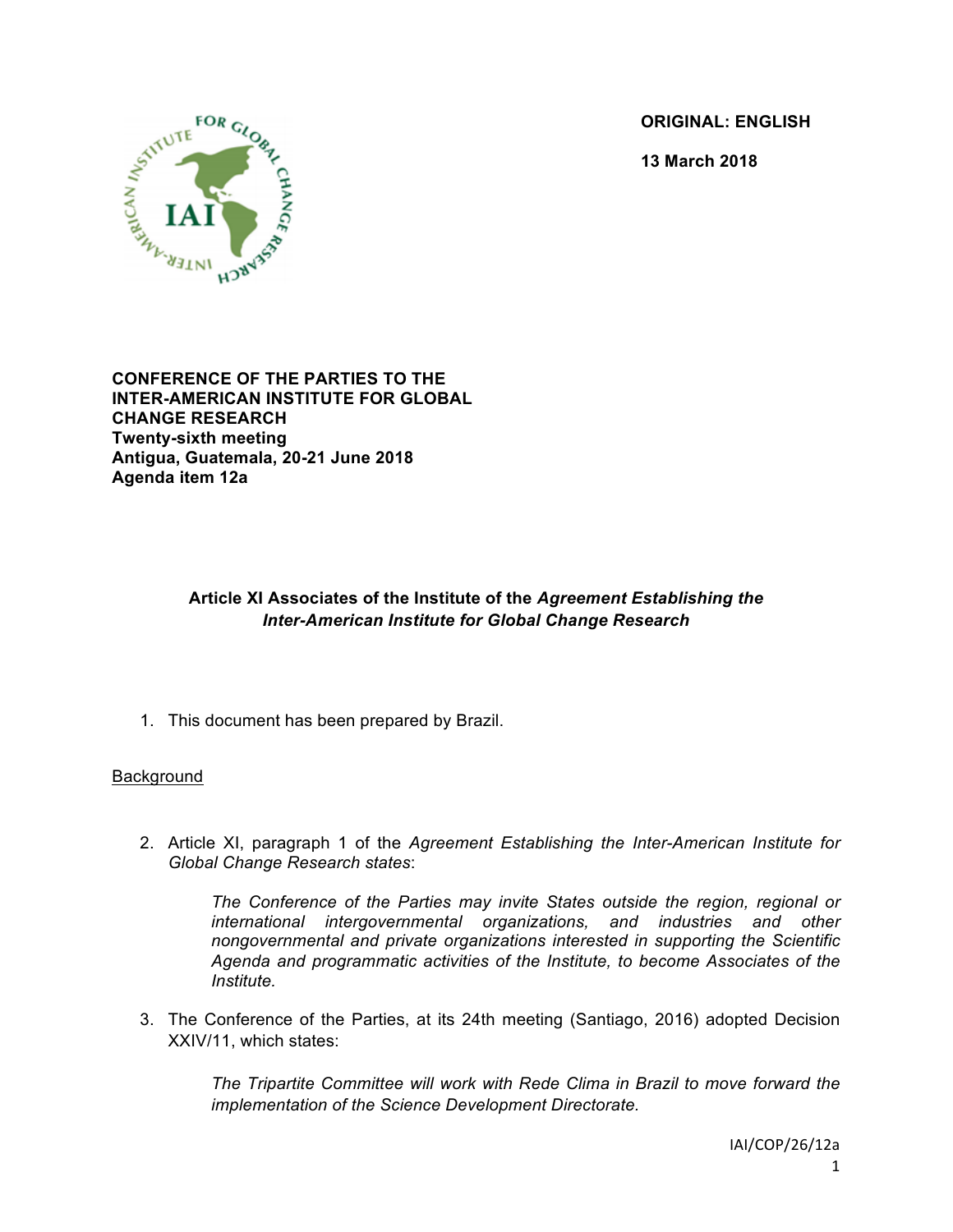- 4. Brazil also notes that Article X, Affiliated research institutions states: *an institution which submits a proposal for a specific research project, through the appropriate Party, may be designated by the Conference of the Parties as being affiliated to the Institute for the duration of the project. The Conference shall base its decision on a review of the proposal, taking into account the views of the Scientific Advisory Committee as to the scientific merit of the proposed project and its relevance to the objectives of the Institute.*
- 5. At the time of writing, three organizations have been invited by the Conference of the Parties to become Associates of the IAI. These organizations are the:
	- a. Center for International Earth Science Information Network (CIESIN);
	- b. Centro del Agua del Trópico Húmedo para América Latina y el Caribe [Water Center for the Humid Tropics of Latin America and the Caribbean] (CATHALAC); and
	- c. Fundação de Amparo à Pesquisa do Estado de São Paulo [São Paulo Research Foundation] (FAPESP)

## Rede Clima

- 6. The Rede Brasileira de Pesquisas sobre Mudanças Climáticas Globais [Brazilian Network for Research on Global Climate Change] – Rede Clima<sup>1</sup> is an important pillar of support to research related to the development of the National Plan on Climate Change, among many other activities. It contributes to meeting the needs at the national level for information on climate change, including the production of information to assist in the development of public policies.
- 7. In this regard, Rede Clima contributes to meeting national needs for scientific knowledge on "Global Environment and Climate Change" and provides scientific advice to Brazilian delegations participating in international environmental and climate negotiations.
- 8. Additionally, Rede Clima provides analysis and studies on climate change in Brazil by contributing to the Intergovernmental Panel on Climate Change (IPCC) assessment reports and following the recommendation found in the IPCC guidelines to support the production of the National Inventories on greenhouse gas emissions and, therefore, the implementation of policies at the sub-national, national and international levels, to mitigate and adapt to the effects of the climate and global environmental changes.
- 9. Brazil notes the synergies in mandates by promoting excellence in scientific work and development of human and institutional research capacities. Furthermore, Rede Clima has contributed to the work under the IAI third round of Collaborative Research Networks (CRN3), including sharing of activities produced under Rede Clima's networks and participation in IAI capacity building and training workshops.
- 10. Efforts by Rede Clima and the Earth System Science Centre, of the National Institute for Space Research (CCST/INPE), in association with the Brazilian Ministry of Science Technology, Innovation and Communication (MCTIC), to develop a data network

<sup>&</sup>lt;sup>1</sup> Information on Rede Clima is available at: http://redeclima.ccst.inpe.br/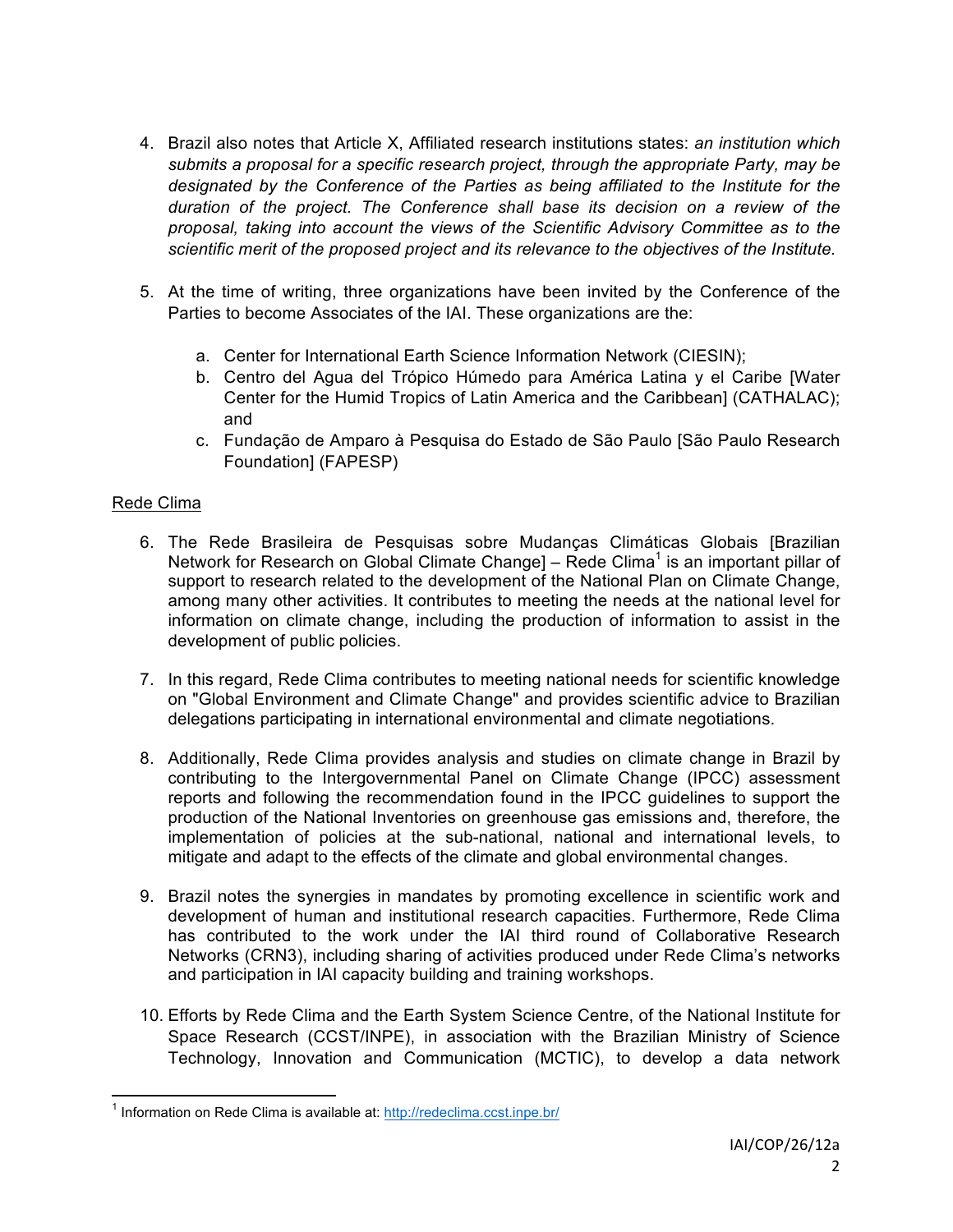"Sistema Brasileiro de Monitoramento e Observação de Impactos das Mudanças Climáticas" (SISMOI), complement the project by the IAI within the CRN3, to establish an IAI Open Data Catalog.

- 11. The relationship of Rede Clima with the IAI is further strengthened through the participation of Brazil's representative to the IAI, Dr. Jean P. Ometto, who also holds the post of Vice-Coordinator of Rede Clima for the next 2 years. Moreover, other IAI investigators are part of Rede Clima.
- 12. Given the above, Brazil is of the opinion that Rede Clima meets the requirements under Article XI of the Agreement to become an Associate of the IAI. As an Associate of the IAI, Rede Clima would provide a framework within which specific areas for collaboration may be identified and implemented.
- 13. The IAI and Rede Clima would collaborate in areas such as: development of partnerships to promote and support global change research at the national and regional levels; promoting a science-policy dialogue, including communication of research outcomes to inform decision-making, promoting linkages between the scientists and institutions of the region; and, facilitating the exchange of researchers between institutions and countries participating in Rede Clima and IAI projects, capacity-building activities.

#### Recommendation

- 14. Brazil invites the Conference of the Parties to consider that Rede Clima meets the requirements under Article XI of the Agreement to become an Associate organization of the Institute.
- 15. Brazil is also of the opinion that Rede Clima, once established as an Associate of the Institute, would be better placed to assist in meeting the activities under Decision XXIV/11.
- 16. The Conference of the Parties is invited to consider adopting the draft decisions contained in the Annex to the present document.